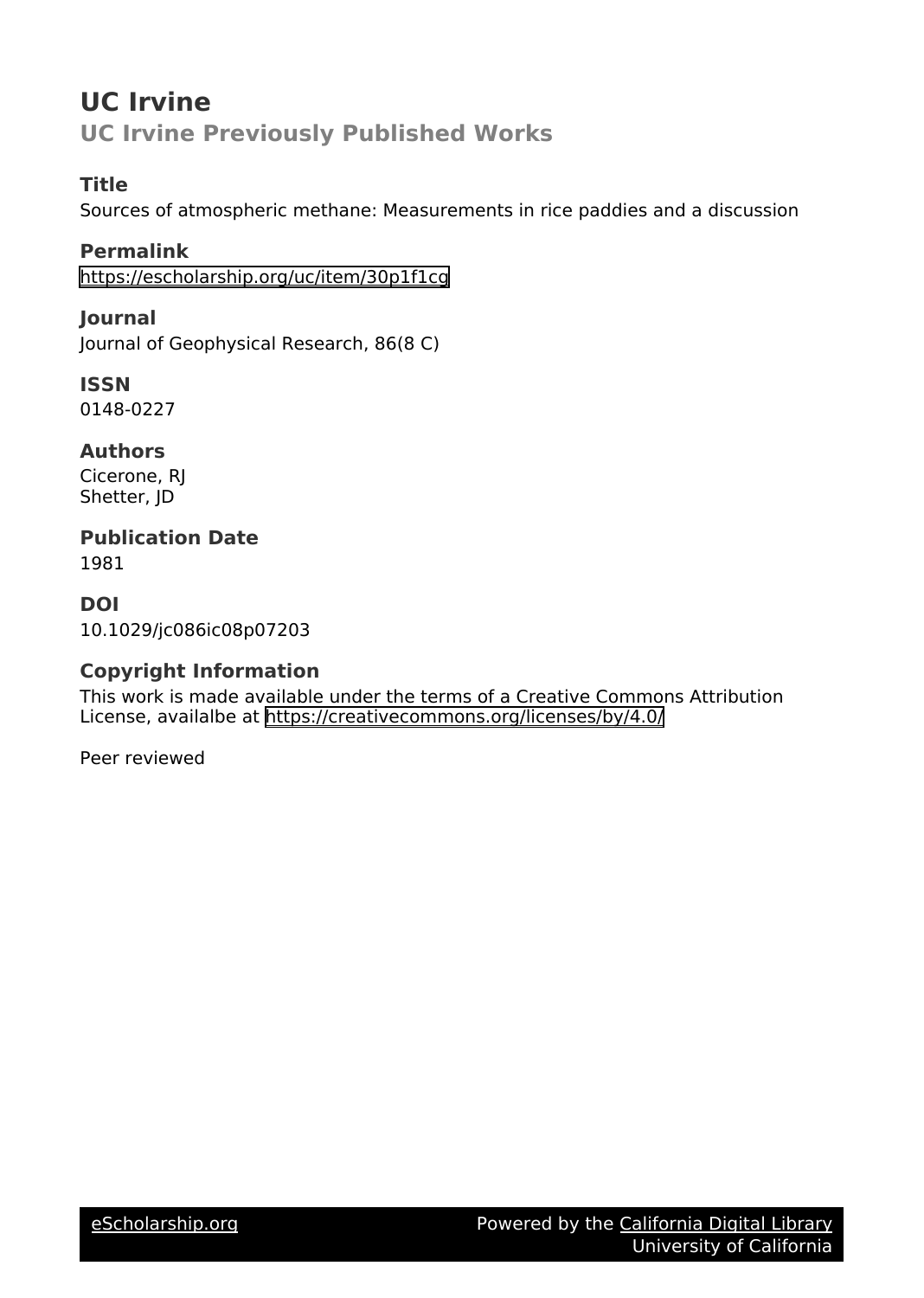## **Sources Of Atmospheric Methane: Measurements in Rice Paddies and a Discussion**

### **RALPH J. CICERONE AND JAMES D. SHETTER**

**National Center for Atmospheric Research, Boulder, Colorado 80307 Scripps Institution of Oceanography, La Jolla, California 92093** 

**We have made field measurements of methane fluxes from rice paddies, fresh water lakes, and saltwater marshes to infer estimates of the size of these sources of atmospheric methane. The rice-paddy measurements, the first of their kind, show that the principal means of methane escape is through the plants themselves as opposed to transport across the water-air interface via bubbles or molecular diffusion. Nitrogen-fertilized plants release much more methane than unfertilized plants but even these measured rates are only one fourth as large as those inferred earlier by Koyama and on which all global extrapolations have been based to date. We also compare our measured methane fluxes from lakes and marshes to similar earlier data and find that extant data and flux-measurement methods are insufficient for reliable global extrapolations.** 

**In 1978 the tropospheric concentration of methane was about 1.72 ppm by volume in dry air in northern mid-latitudes and 1.62 ppm in southern mid-latitudes [Heidt et al., 1980]. While the first unambiguous detection of methane in the atmosphere appears to be that of Migeotte [1948], who observed its infrared absorption bands in the solar spectrum there has been very little sustained effort to observe its temporal and spatial variations. In the 1960's and 1970's a number of workers have conducted a sizable number of methane measurements mostly by flame-ionization gas chromatographic analysis of air sampled directly or stored in flasks. Ab**solute calibrations for CH<sub>4</sub> mole fraction in clean air differ slightly; *Bush et al.* [1978] reported  $1.63 \pm 0.12$  for a 1978 **worldwide average while Rasmussen and Khalil [1981] were closer to 1.60 in clean northern hemisphere air in 1978. At these concentrations methane is important in atmospheric chemistry and radiation: The oxidation of methane initiates key tropospheric reaction chains [Levy, 1971; McConnell et al., 1971; Wofsy, 1972; Crutzen, 1973; Chameides and Walker,**  1973] that produce CO and H<sub>2</sub> and strongly influence tropo**spheric chemistry. Also, the stratospheric oxidation of meth**ane leads to approximately 50% of the water vapor and H<sub>2</sub> found there and CH<sub>4</sub> itself serves as the dominant terminator of chlorine-atom chains that destroy stratospheric ozone [Sto**of chlorine-atom chains that destroy stratospheric ozone [Sto- Several problems arise in measuring fluxes of gases into the** 

logic faults [Gold, 1979]) the view that most of atmospheric

**methane is biogenic is strongly supported by arguments such as those of Lovelock and Margulis [1974] who showed that a purely abiogenic thermodynamic equilibrium would predict**  29 orders of magnitude less CH<sub>4</sub> in the air than is observed.

**From Ehhalt's methane source surveys one can see that a large fraction of the biogenic sources are wholly or partly under man's control through his agricultural practices (mostly rice cultivation) and domestication of cattle, as are several other methane sources: natural gas handling, coal mining, etc. Coupled with possible anthropogenic influence on methane sinks [Chameides et al., 1977] these factors could lead to maninduced changes in atmospheric methane levels. Rasmussen and Khalil [1981] are measuring a methane increase in clean background air.** 

**To provide a better data base on methane sources and to develop techniques for measuring fluxes of other largely biogenic gases we decided to devise field experiments to measure methane fluxes from several areas in California. These areas included several key environments of the type that influenced Ehhalt's surveys: rice paddies, freshwater lakes, and saltwater marshes.** 

#### **METHODOLOGY**

larski and Cicerone, 1974]. Further, the 7.7  $\mu$  band of CH<sub>4</sub> air from water bodies and soils. Though not completely docu-<br>
traps a significant amount of outgoing planetary radiation so mented, many problems associated w traps a significant amount of outgoing planetary radiation so mented, many problems associated with gas collectors are no-<br>
that increases in atmospheric CH<sub>4</sub> levels would lead not only torious including those of perturbi that increases in atmospheric CH<sub>4</sub> levels would lead not only torious, including those of perturbing the turbulence fields in to chemical perturbations such as those mentioned by *Cha*-air or water, perturbing the thermal to chemical perturbations such as those mentioned by Cha- air or water, perturbing the thermal environment, or gaseous<br>meides et al. [1977] and Sze [1977] but also to surface temper- composition, and introducing artificial meides et al. [1977] and Sze [1977] but also to surface temper-<br>ature increases [Wang et al. 1976].<br>Hitchock. 1979]. Flux-measurement techniques based on meat ure increases [*Wang et al.* 1976].<br>From the <sup>14</sup>C content of atmospheric methane, *Ehhalt* teorological gradient or correlation techniques offer advan-From the <sup>1</sup>•C content of atmospheric methane, *Ehhalt* teorological gradient or correlation techniques offer advan-<br>[1974] and *Ehhalt and Schmidt* [1978] have estimated that tages in many cases but we decided to use gas-**[1974] and Ehhalt and Schmidt [1978] have estimated that tages in many cases but we decided to use gas-collection**  about 80% of it is produced biogenically and have tabulated methods (described below) largely because methane transport<br>various CH<sub>4</sub> sources, source strengths, and annual sinks. This secross water-air interfaces can proce various CH<sub>4</sub> sources, source strengths, and annual sinks. This across water-air interfaces can proceed through bubble break-<br>annual methane cycle shows sources of 5 to 11  $\times$  10<sup>-14</sup> g/yr ing [see e.g. *Martens and Klum* annual methane cycle shows sources of 5 to  $11 \times 10^{-4}$  g/yr ing [see e.g., *Martens and Klump*, 1980]. Still more considered and atmospheric residence times of 4 to 7 years. An acute lack erations arise when one attempts and atmospheric residence times of 4 to 7 years. An acute lack erations arise when one attempts to measure fluxes of biogenic<br>of field data forced Ehhalt to base his methane source esti- gases: living systems, be they micr of field data forced Ehhalt to base his methane source esti-<br>mates on a few laboratory simulations (with rice paddy soils) tial patchiness and they are susceptible to many perturbations **mates on a few laboratory simulations (with rice paddy soils) tial patchiness, and they are susceptible to many perturbations**  and on isolated other data. While abiogenic sources are such as physical manipulations and thermal changes. Accord-<br>
clearly possible (e.g., from natural gas releases and from geo-ingly we experimented with several differe ingly, we experimented with several different gas-collecting systems.

**In open water situations we used a glass carboy collector, a**  Copyright  $© 1981$  by the American Geophysical Union. closed chamber of volume  $\approx 11$  1 with 50 ml stainless steel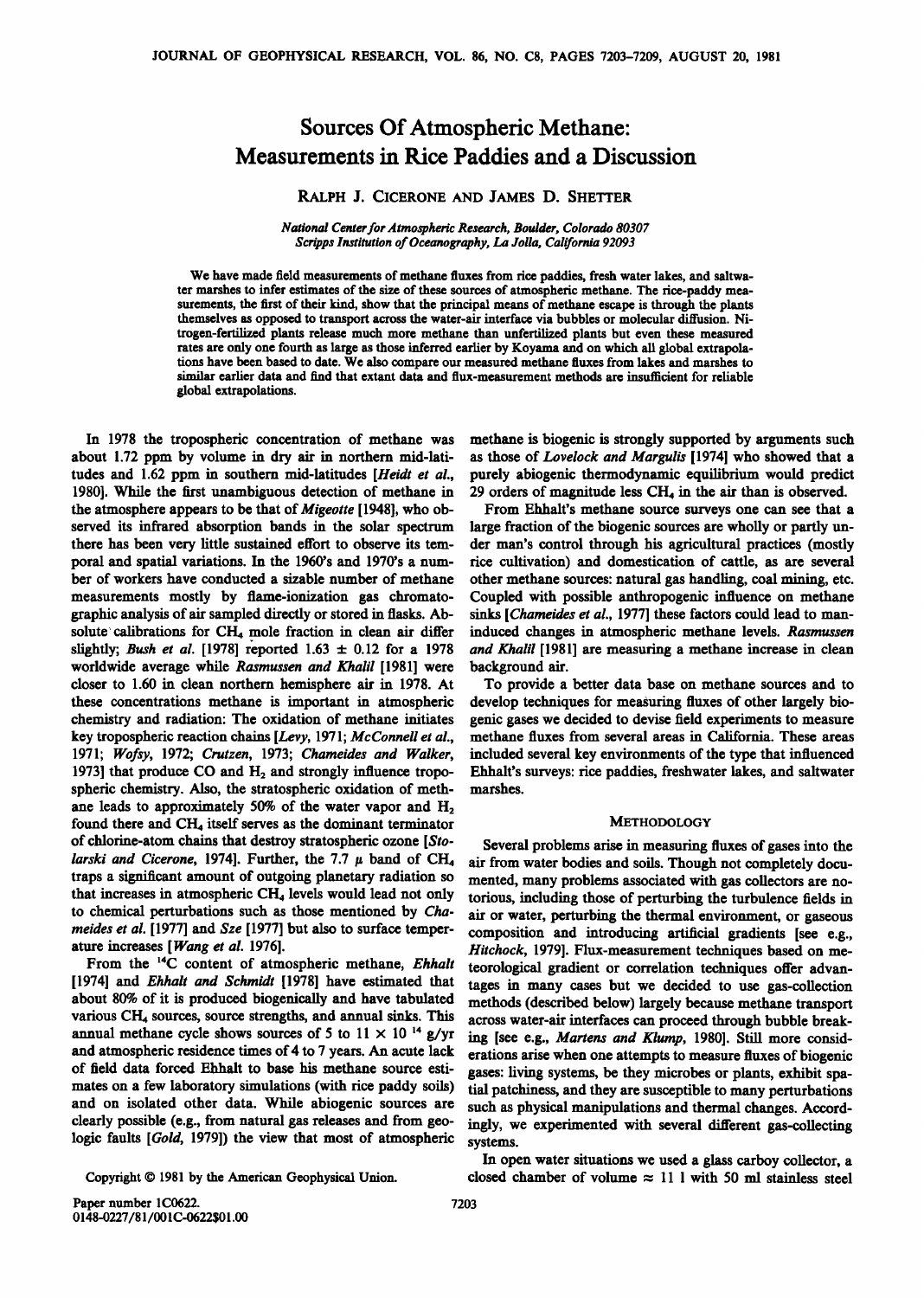

Fig. 1a. Schematic illustration of glass-carboy collector used for methane flux measurements (see text). The aluminum flotation collar methane flux measurements (see text). The aluminum flotation collar then start the procedure over by letting it sit for a longer pe-<br>is connected to polystyrene floats through three horizontal aluminum riod of time. One pr **is connected to polystyrene floats through three horizontal aluminum riod of time. One problem here, owing to the nonrigid con-**

sample bottles attached via Swagelok fittings and an O-ring collector, but the compression seal illustrated in Figure 1*a*. A flotation collar ficial gradient. compression seal illustrated in Figure 1a. A flotation collar **held the collector stable with the rim of the carboy opening 5 cm below the water surface. The evacuated sample bottles were opened at prescribed intervals to draw samples from a central location beneath the collector. Numerous problems can be associated with this approach: (1) one establishes an**  artificial environment of CH<sub>4</sub>, CO<sub>2</sub>, H<sub>2</sub>O vapor and, possibly, **elevated temperature; (2) one blocks any effect the wind might have on the flux; (3) one interferes with eddy transport in the water column (although our work was done in places where this was minimal), depending somewhat on how deeply the rim of the collector protrudes into the water and how the collector rim affects the liquid turbulence that renews the gas concentration near the water surface [see, e.g., Danckwerts, 1970]. Further, one must realize that methane transport by bubbles will be much less problematical in these regards than diffusive transport.** 

**To measure fluxes that involved plant material we used two kinds of collectors besides the glass carboy described above. To minimize damage to the plants, we employed a flexible saran bag attached to a 17.5-cm diameter aluminum collar illus**trated in Figure 1b. The volume was  $\sim$  6 1 and the sampling intervals were  $\lt$  30 min. Evacuated 1 I spheres were con- with 25 ml/min N<sub>2</sub> carrier flow. The methane retention time nected to sampling tubes by feedthrough connectors on the was about 3 min. Signals were fed to a 1mV **nected to sampling tubes by feedthrough connectors on the was about 3 min. Signals were fed to a lmV recorder, and aluminum collar and served also to hold samples and keep the concentrations were calculated by using peak heights. The**  apparatus afloat. The inertness of these bags toward methane in air samples was tested by filling the bags with a higher than ambient secondary standard of methane in zero air and test- were compared to a standard prepared by Matheson of meth-<br>ing for methane loss. Less than 2% loss was observed after ane in zero air and calibrated in our laborat ing for methane loss. Less than 2% loss was observed after **storage of 5 ppm methane for periods up to 24 hours. Similar tests with zero-air storage were successful. The procedure was** 

#### **SARAN BAG COLLECTOR**



**Fig. lb. Schematic illustration of closed saran bag collector (see text) used for methane flux measurements.** 



**Fig. lc. Schematic illustration of flowthrough saran bag collection system used for methane flux measurements (see text).** 

**to set the collector down, let it sit for 10 min, and take a**  struction, was ensuring a reproducible volume beneath the collector, but the shorter sampling interval reduced the arti-

**In rice paddies we also used a third type of collector, a**  flowthrough bag shown schematically in Figure 1c. This is a modified saran bag collector that had  $\sim$  1 l/min of ambient **air drawn through it by a portable Bendix pump. The air passed from the collector directly to a portable gas chromatograph for immediate analysis. The procedure was to analyze a standard, analyze an ambient air sample, then a sample from the collector and repeat this several times. The flowing collector was used to maintain a near ambient environment around the rice plants beneath the collector. When the bag collectors were employed in rice paddies, no attempt was made to shade the bags from direct sun because in the collection interval (10- 20 rain), no appreciable heating occurred. Indeed, no significant day-night differences were evident, as reported below. With the glass-carboy collector we shaded (usually but not assiduously) the sunward side of the collector with an aluminum foil wrap.** 

**In the field, sample analysis was accomplished on an A.I.D. portable gas chromatograph equipped with a flame-ionization detector and gas-sampling valve. Three ml air samples were**  separated on a  $5' \times 1/8''$  Spherocarb column held at  $100^{\circ}$ C with 25 ml/min N<sub>2</sub> carrier flow. The methane retention time ppb and precision for repeated analysis was about 1%. Samples were compared to a standard prepared by Matheson of meth**feedback flow system [Stedman et al., 1978]. When samples were returned to our laboratory at Scripps from saltwater marshes and lakes, analysis was performed on a Perkin Elmer Sigma 4 flame-ionization detector gas chromatograph configured as described above. System precision on this chromatograph was very good; standard deviations were 0.2-0.4% of the mean for repeated analyses. Careful tests in which air samples were dried with a Drierite desiccant showed that the principal effect of water vapor was to degrade column performance (after many moist-air injections). Samples were dehumidified through Drierite in most cases but not in the rice paddy studies where bag collectors were used. Sample moisture was, in fact, of no concern.** 

**To enable us to run repeated analyses the atmospheric pressure samples were pressurized with 10 psig (68.9 kPa) of pre-**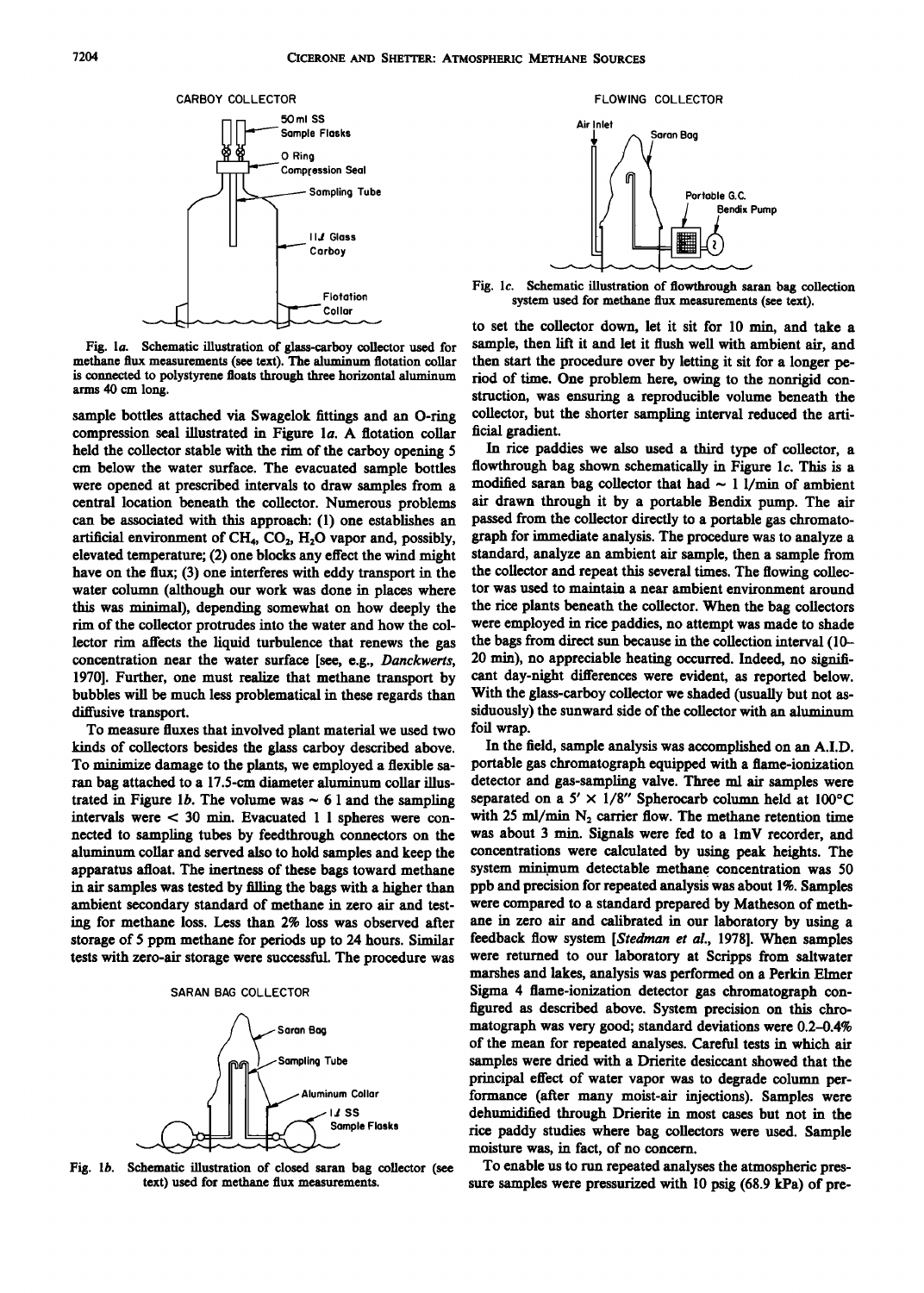purified N<sub>2</sub> that had been previously checked for methane **content. This dilution factor was applied to calculate the final methane concentrations. Once these concentrations were determined, the flux could be calculated by using the collector volume, the area covered by the collector, and the elapsed time. Dissolved oxygen was measured with an Orion Research model 399 A/F meter equipped with a model 97-08 oxygen**  electrode. The range was nominally  $0-14$  ppm (438  $\mu$ M) with accuracy of  $\pm$  0.05 ppm.

#### **RESULTS**

**Rice paddy flux measurements were made in an experimental rice field located on the grounds of the University of California at Davis, (40.2øN, 122.1øW). The work was done in**  late summer with daytime temperatures ranging from 26°-**32øC dropping to 17ø-20øC at night. Several parameters were measured with each collection. The water, which was 10-18**  cm deep over the 350 m<sup>2</sup> area of the test paddy, was being replaced at a rate of  $\sim$ 3 l/min. It had a pH range of 6.9–8.1, **while its temperature ranged from 18ø-26øC. The dissolved oxygen exhibited a cyclic diurnal behavior as was expected**  with daylight values supersaturated (off scale, over  $440 \mu M$ ) and nighttime values as low as 95  $\mu$ M. Soil temperature was **relatively stable at 28ø-29øC.** 

**By placing a collector over a test area and sampling the gas inside the collector after measured time intervals, we deduced the methane flux across the plane defined by the collector oririce. Figure 2a displays the rates of increase of methane concentration under two glass-carboy collectors, one placed over rice plants and one placed over nearby, adjacent open paddy than (1) the interesting differences between fluxes from open**  water with no rice plants in it. Note the nearly linear rates of paddy water (no plants) and from rice plants, and (2) the dif-<br>increase under both collectors. After 4 hours the collector over ferences between fluxes from increase under both collectors. After 4 hours the collector over ference<br>rice plants contained 290 ppm methane and the collector over plants. **rice plants contained 290 ppm methane and the collector over plants.**  a rate of 120 kg nitrogen per hectare per year. Fertilized rice plants consistently released more methane as discussed below.

tained with the three collectors by deploying the glass-carboy collector, the saran-bag collector, and the flowthrough bag **collector near each other, each over rice plants. Table 1 shows the results of nine individual collections designed to compare** 



two glass-carboy collectors, one deployed over open water in a rice paddy, one over rice plants. Initially, the glass carboy was filled with ambient air (mixing ratio = 1.65 ppm CH<sub>4</sub>).



Fig. 2b. Measured rates of increase of methane mixing ratio inside **two glass-carboy collectors, one deployed over fertilized rice plants**  and one over nearby control group unfertilized rice plants. Initial conditions as for Figure 2a.

collection methods. The individual collectors were deployed near each other over unfertilized rice, and fluxes were deter**mined from measured rates of changes of methane versus time such as those exemplified in Figures 2a-2c. As Table 1 shows, the three methods compared rather well considering the different perturbations introduced by each collector, the spatial patchiness of the rice paddy, and other sources of error, (e.g., inaccuracies in bag volumes owing to variable deformations in the bags between deployments). In any case, the differences in fluxes measured by these different collectors are much smaller** 

**open water contained 3.80 ppm methane. Figure 2b displays Table 2 summarizes our quantitative data on methane**  similar data but with both collectors over rice plants, one fluxes from rice paddies. These data strongly suggest that the<br>group unfertilized and one group fertilized with (NH<sub>4</sub>), SO<sub>4</sub> at major mechanism for CH<sub>4</sub> releas group unfertilized and one group fertilized with (NH<sub>4</sub>)<sub>2</sub>SO<sub>4</sub> at major mechanism for CH<sub>4</sub> release is not upward transport<br>a rate of 120 kg nitrogen per hectare per year. Fertilized rice from the sediments by rising bub diffusion, but, instead, by direct passage from the sediment/ soil through the rice plants. Further, nitrogen-fertilized plants In an unfertilized area of the paddy we compared data ob- soil through the rice plants. Further, nitrogen-fertilized plants ined with the three collectors by deploying the glass-carboy release more methane. Adjacent collec and over rice plants gave fluxes of 0.0035 and 0.18 g CH<sub>4</sub>/m<sub>2</sub>/



**Fig. 2a. Measured rates of increase of methane mixing ratio inside Fig. 2c. Measured rates of methane mixing ratio inside a closed**  tion the rate of increase is almost linear with time as with the longer glass-carboy collections.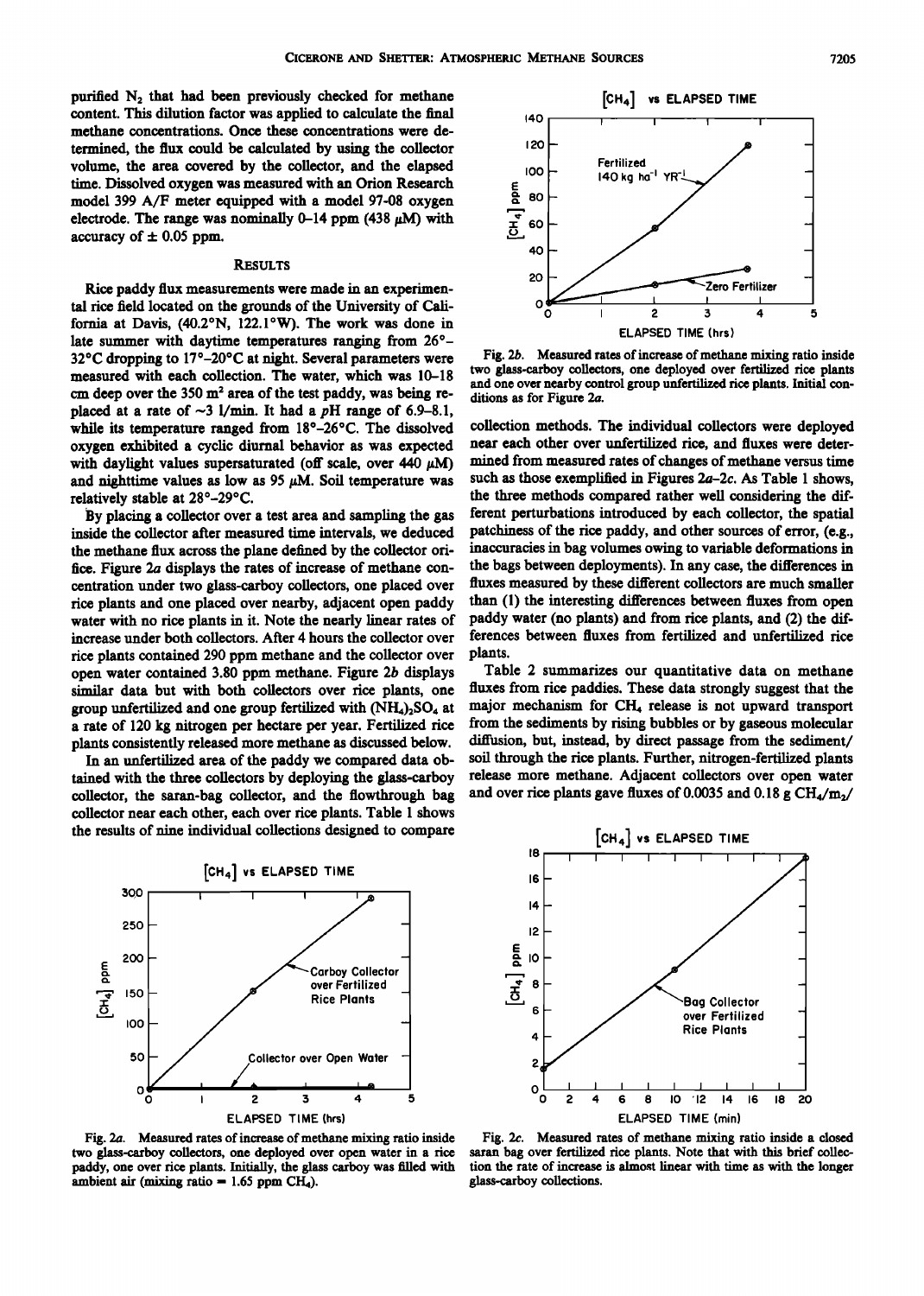|                                                             |  |  | TABLE 1. Comparison of Methane Fluxes (g CH <sub>4</sub> m <sup>-2</sup> d <sup>-1</sup> ) |  |  |  |  |
|-------------------------------------------------------------|--|--|--------------------------------------------------------------------------------------------|--|--|--|--|
|                                                             |  |  | Measured With Different Collectors Near Each Other Over                                    |  |  |  |  |
| Unfertilized Rice Near Davis, California, in September 1980 |  |  |                                                                                            |  |  |  |  |

| <b>Glass Carboys</b>  | <b>Saran Bags</b>       | <b>Flowthrough Bags</b> |
|-----------------------|-------------------------|-------------------------|
| $2.36 \times 10^{-2}$ | $6.82 \times 10^{-2}$   | $4.13 \times 10^{-2}$   |
| $3.05 \times 10^{-2}$ | $3.83 \times 10^{-2}$   | $2.30 \times 10^{-2}$   |
| $3.49 \times 10^{-2}$ | $5.10 \times 10^{-2}$   |                         |
|                       | $1.32 \times 10^{-2}$   |                         |
| $1.72 \times 10^{-2}$ | $1.91 \times 10^{-2}$   |                         |
| $2.66 \times 10^{-2}$ | $3.80 \times 10^{-2}$ * | $3.22 \times 10^{-2}$   |
|                       |                         |                         |

The average over all nine of these data points is  $3.28 \times 10^{-2}$  g CH<sub>4</sub>  $m^{-2}$  d<sup>-1</sup>.

**\*Average.** 

**d, respectively, on average with no overlap at all in the range of observed fluxes (see Table 2). Proceeding down Table 2,**  rice fertilized with 140 kg N/ha/yr (as (NH<sub>4</sub>)<sub>2</sub>SO<sub>4</sub>) released 0.15 g CH<sub>4</sub>/m<sup>2</sup>/d while unfertilized rice released 0.032 g CH<sub>4</sub>/ found. In an attempt to determine how much of our measured  $m^2/d$ . A further indication that methane passes from the sedi- fluxes arose from bubble ebull m<sup>2</sup>/d. A further indication that methane passes from the sedi-<br>ment/soil through the rice (as opposed to being produced in tions where bubbles were excluded from one collector by placment/soil through the rice (as opposed to being produced in tions where bubbles were excluded from one collector by plac-<br>the rice plants) came from our observations with side-by-side ing a fine stainless steel mesh (100 m the rice plants) came from our observations with side-by-side ing a fine stainless steel mesh (100 micron holes) over the <br>unfertilized rice plants, some intact and others cut down, opening. The data appear in Table 5. In unfertilized rice plants, some intact and others cut down opening. The data appear in Table 5. In each case the collec-<br>slightly above the water line. Table 2 shows nearly equal tor without the screen showed a bigger flux, slightly above the water line. Table 2 shows nearly equal tor without the screen showed a bigger flux, suggesting that  $flux$   $\sim$   $\frac{3}{2}$   $\frac{1}{2}$   $\frac{1}{2}$   $\frac{1}{2}$   $\frac{1}{2}$   $\frac{1}{2}$   $\frac{1}{2}$   $\frac{1}{2}$   $\frac{1}{2}$   $\frac{$ fluxes, 0.053 and 0.044 g CH<sub>4</sub>/m<sup>2</sup>/d. Finally, we observed no bubble ebullition is often the dominant means of escape for<br>significant day-night differences in methane release rates from methane from the water column into significant day-night differences in methane release rates from fertilized rice plants.

ter marshes and lagoons in southern California. These mea-<br>surements were made with the glass-carboy collectors in of similar studies we have done on  $N_2O$  release from Michsurements were made with the glass-carboy collectors in <sup>of similar studies we have done on  $N_2O$  release from Mich-<br>standing water and are summarized in Table 3. Collections igan rivers and lakes we found that varying t</sup> standing water and are summarized in Table 3. Collections igan rivers and lakes we found that varying the depth to  $w$ ere often over 24-hour periods but always over one hour which the collector rim penetrates the water le were often over 24-hour periods but always over one hour which the collector rim penetrates the water leads to only  $\sim$  long. The increase in methane concentration versus time was  $10\%$  decreases in measured fluxes when **long. The increase in methane concentration versus time was 10% decreases in measured fluxes when the rim penetrates**  determined by sampling at intervals of 30 min to 1 hour in the twice as far into the water. This suggests that our bubble-de-<br>initial stages of each collection, then usually at 4, 8, and 16. flecting screen did not interfe initial stages of each collection, then usually at 4, 8, and 16 fiecting screen did not interferently hours later. hours later. Graphs similar to Figures 2a and 2b were thus **generated. Straight-line segments were drawn through the in**dividual data points and an overall best fit line through all DISCUSSION AND CONCLUSIONS data points. The slopes and thus the fluxes for each time inter-<br>Qur rice paddy measurements are the first suc data points. The slopes and thus the fluxes for each time inter-<br>val were almost always within  $\pm 25\%$  of the slope of the over- of methane release to the atmosphere. An earlier study by val were almost always within  $\pm 25\%$  of the slope of the over- of methane release to the atmosphere. An earlier study by all line. The observation of nearly linear increase in methane *Kovama* [1963, 1964] was performed all line. The observation of nearly linear increase in methane *Koyama* [1963, 1964] was performed by incubating rice paddy concentration in the collector over 24-hour periods rules out soils in the laboratory. On the basi concentration in the collector over 24-hour periods rules out soils in the laboratory. On the basis of Koyama's estimate of back diffusion as a serious concern in these measurements. an annual global average methane flux o back diffusion as a serious concern in these measurements. an annual global average methane flux of 206 g/m<sup>2</sup>/yr, *Ehhalt* Nonetheless, this technique is still susceptible to problems *and Schmidt* [1978] concluded that r Nonetheless, this technique is still susceptible to problems and Schmidt [1978] concluded that rice paddies account for such as those mentioned earlier. The Batiquitos location is a  $2.8 \times 10^{14}$  g CH<sub>4</sub>/yr globally or 3 such as those mentioned earlier. The Batiquitos location is a  $2.8 \times 10^{14}$  g CH<sub>4</sub>/yr globally or 33–49% of all biogenic atmo-<br>shallow, several km<sup>2</sup> saltwater lagoon with a thick organic spheric methane and 26–47% of a

**muck base. It is covered by surface waters except in the end of the dry season, typically August and September. The Penasquitos location is similar but with much more swamp-grass vegetation.** At Batiquitos the average flux was  $2.16 \times 10^{-3}$  g **CH4/m2/d for the five dates shown, while at Penasquitos the**  average flux was  $3.65 \times 10^{-4}$  g CH<sub>4</sub>/m<sup>2</sup>/d for the 17 dates **shown in Table 3.** 

**With similar methods we made 10 flux measurements at three southern California freshwater lakes, as summarized in**  Table 4. Excluding the largest flux (7.86 g CH<sub>4</sub>/m<sup>2</sup>/d on Au**gust 31, 1979, at Lake Hodges) the remaining nine points av**eraged 0.13 g CH<sub>4</sub>/m<sup>2</sup>/d. The influence of bubbles on these **experiments was evident; rising bubbles were often apparent. Methane concentrations inside bubbles from freshwater and coastal sediments are typically 35-85% [Martens and Klump, 1980; Dacey and Klug, 1979; Baker-Blocker et al., 1977] as we**  gested that the screen is impeding eddy transport in the water column, but in the stagnant areas where this work was done We have also measured methane fluxes from several saltwa-<br>c marshes and lagoons in southern California, These mea- eddy transport would be weak anyhow. Further, in the course

spheric methane and 26-47% of all atmospheric methane from

TABLE 2. Summary of Measured Methane Fluxes (g CH<sub>4</sub> m<sup>-2</sup> d<sup>-1</sup>) From Rice Paddy Waters With and **Without Rice Plants, Fertilized and Unfertilized Rice, Day-Night Differences, and From Cut and Intact Rice Plants** 

| <b>Flux From:</b>                                     | <b>Number of Trials</b> | Range (g $CH_4 \text{ m}^{-2} \text{ d}^{-1}$ ) | Average (g CH <sub>4</sub> m <sup>-2</sup> d <sup>-1</sup> ) |
|-------------------------------------------------------|-------------------------|-------------------------------------------------|--------------------------------------------------------------|
| Open water (no rice<br>plants)                        | 3                       | $1.26 \times 10^{-3}$ to $7.42 \times 10^{-3}$  | $3.5 \times 10^{-3}$                                         |
| Rice plants (adjacent<br>to open paddy water.         |                         |                                                 |                                                              |
| see above)                                            | 6                       | $7.5 \times 10^{-2}$ to $3.0 \times 10^{-1}$    | 0.18                                                         |
| Unfertilized rice plants                              | 9                       | $1.32 \times 10^{-2}$ to 6.82 $\times 10^{-2}$  | $3.2 \times 10^{-2}$                                         |
| Fertilized* rice plants                               | 11                      | $5.3 \times 10^{-2}$ to $3.0 \times 10^{-1}$    | 0.15                                                         |
| Cut off rice plants                                   |                         |                                                 |                                                              |
| (unfertilized)                                        | 2                       | $(4.78, 5.85) \times 10^{-2}$                   | $5.3 \times 10^{-2}$                                         |
| Intact rice plants                                    |                         |                                                 |                                                              |
| (unfertilized)                                        | 2                       | $(3.85, 5.07) \times 10^{-2}$                   | $4.4 \times 10^{-2}$                                         |
| Day, fertilized rice plants<br>Night, fertilized rice | 3                       | $7.5 \times 10^{-2}$ to 0.30                    | 0.173                                                        |
| plants                                                | 3                       | $0.13$ to $0.24$                                | 0.186                                                        |

\* With 140 kg N ha<sup>-1</sup> yr<sup>-1</sup> as  $(NH_4)_2$  SO<sub>4</sub>.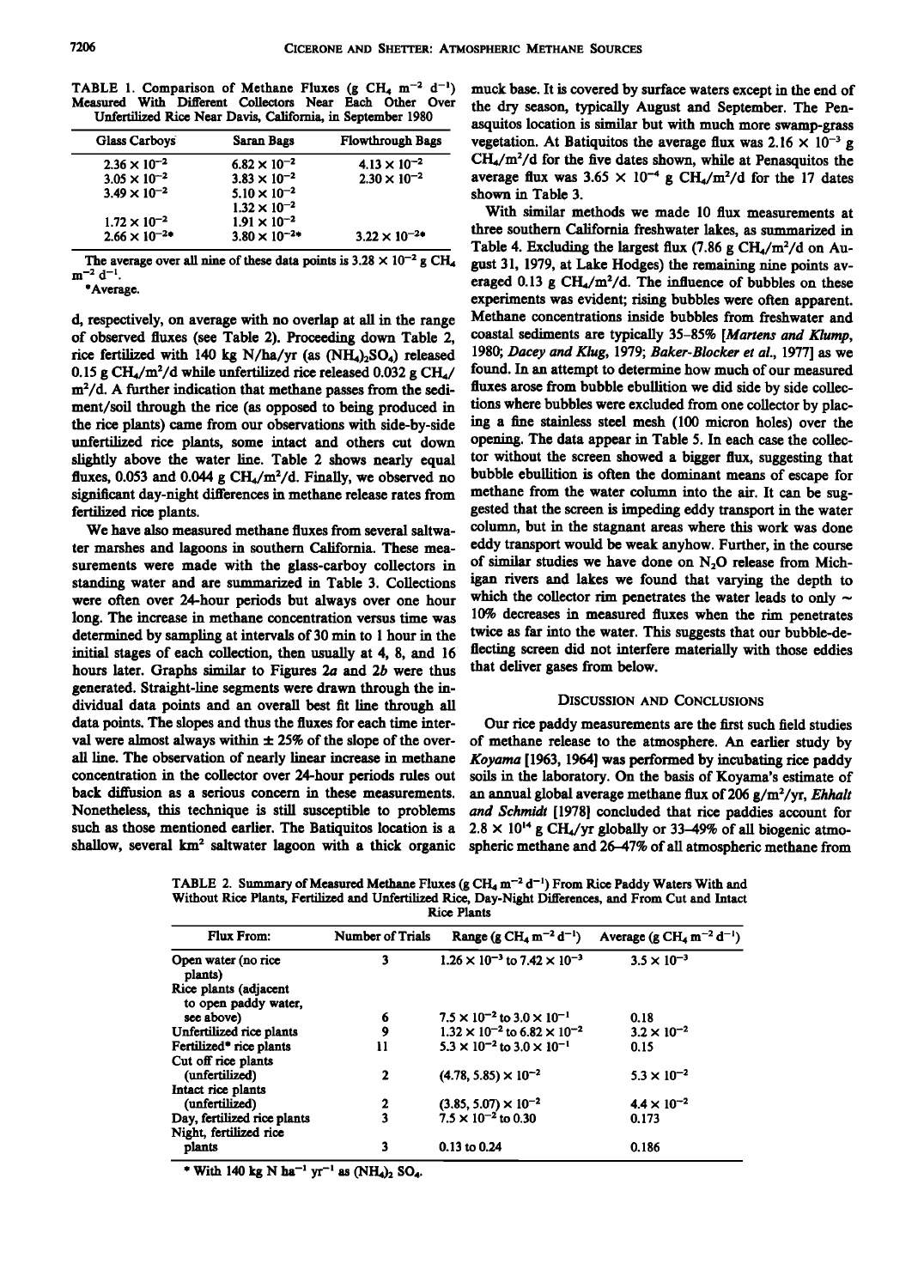**TABLE 3. Methane Flux Measurements From a Southern California Saltwater Marsh (Penasquitos) and From a Shallow Southern California Lagoon (Batiquitos)** 

|                      |      | Water                                                                                    | Flux                  |  |  |
|----------------------|------|------------------------------------------------------------------------------------------|-----------------------|--|--|
| Date                 |      | Depth, cm Temperature, $^{\circ}$ C (g CH <sub>4</sub> m <sup>-2</sup> d <sup>-1</sup> ) |                       |  |  |
|                      |      | Penasauitos                                                                              |                       |  |  |
| May 24, 1979         | 40   | 26                                                                                       | $8.44 \times 10^{-4}$ |  |  |
| May 30, 1979         | 29   | 23                                                                                       | $5.11 \times 10^{-4}$ |  |  |
| <b>June 4, 1979</b>  | 18   | 21                                                                                       | $9.82 \times 10^{-5}$ |  |  |
| June 6, 1979         | 38   | 20                                                                                       | $1.35 \times 10^{-4}$ |  |  |
| June 14, 1979        | 25   | 30                                                                                       | $5.20 \times 10^{-4}$ |  |  |
| June 19, 1979        | 16.5 | 27                                                                                       | $8.67 \times 10^{-5}$ |  |  |
| June 20, 1979        | 16.5 | 23                                                                                       | $9.25 \times 10^{-5}$ |  |  |
| <b>June 27, 1979</b> | 21.5 | 23                                                                                       | $2.36 \times 10^{-4}$ |  |  |
| July 12, 1979        | 10   | 27                                                                                       | $6.27 \times 10^{-5}$ |  |  |
| July 18, 1979        | 5    | 31                                                                                       | $1.98 \times 10^{-4}$ |  |  |
| July 18, 1979        | 114  | 26                                                                                       | $9.33 \times 10^{-4}$ |  |  |
| July 30, 1979        | 9    | 28.5                                                                                     | $5.46 \times 10^{-5}$ |  |  |
| Aug. 2, 1979         | 13   | 25                                                                                       | $5.92 \times 10^{-5}$ |  |  |
|                      |      | <b>Batiquitos</b>                                                                        |                       |  |  |
| Aug. 13, 1979        | 5    | 30.5                                                                                     | $2.46 \times 10^{-3}$ |  |  |
| Penasquitos          |      |                                                                                          |                       |  |  |
| Aug. 14, 1979        | 23   | 27.5                                                                                     | $6.22 \times 10^{-4}$ |  |  |
| Aug. 22, 1979        | 25   | 27                                                                                       | $1.07 \times 10^{-3}$ |  |  |
| Nov. 29, 1979        | 41   | 15                                                                                       | $3.30 \times 10^{-4}$ |  |  |
| Jan. 25, 1980        | 46   | 16.5                                                                                     | $3.51 \times 10^{-4}$ |  |  |
| <b>Batiquitos</b>    |      |                                                                                          |                       |  |  |
| March 14, 1980       | 7    | 25                                                                                       | $6.38 \times 10^{-4}$ |  |  |
| April 28, 1980       | 13   | 23                                                                                       | $7.88 \times 10^{-4}$ |  |  |
| May 30, 1980         | 25   | 24.5                                                                                     | $2.32 \times 10^{-3}$ |  |  |
| June 29, 1980        | 32   | 26                                                                                       | $4.59 \times 10^{-3}$ |  |  |

**At these locations, water pH ranged from 7.0 to 9.9 with highest pH values in daytime, lowest at night typically. Dissolved oxygen was**  near or supersaturated ( $>$ 284  $\mu$ M at 20<sup>o</sup>C) on bright days and went as low as  $95 \mu M$  at night.

**all sources. Our measurements, if extrapolated in the same**  way Koyama extrapolated his laboratory data, lead to 42 g microorganisms [*Zeikus and Winfrey*, 1976].<br>CH./m<sup>2</sup>/vr and 5.9 × 10<sup>13</sup> g CH./vr globally. Our figure of 42 Our finding that methane transport through the rice pl  $CH<sub>4</sub>/m<sup>2</sup>/yr$  and 5.9 × 10<sup>13</sup> g CH<sub>4</sub>/yr globally. Our figure of 42 Our finding that methane transport through the rice plants  $\epsilon$  CH<sub>4</sub>/m<sup>2</sup>/yr arises from our measured methane flux of 0.18 g dominates other form tion data, and 4-month growing season assumption that Koyama employed.

fertilization as our data indicate (Table 2), then one must take into account the lesser usage of N fertilizer in less developed

**nations; even lower methane fluxes might be found elsewhere. Fertilizer type could also be an important variable. For ex**ample, because sulfate-reducing bacteria compete with methanogenic bacteria for available H<sub>2</sub> and acetate [Claypool and **Kaplan, 1974; Martens and Berner, 1974] one might suspect**  that sulfate-containing fertilizer could suppress methane gen**eration initially. It is not clear why nitrogen-fertilized rice plants deliver more methane to the atmosphere. If it is because they are larger, more mature, and with more developed roots, then one can guess that plant maturity affects methane release: Variations during the growing season need investiga**tion. The increasing usage of symbionts like *Azolla* to provide **fixed nitrogen in rice paddies in India and China should also be examined. Another likely factor is the organic content of rice paddy soils; Koyama's larger fluxes could have arisen if his research soils were more rich in metabolizable organic material than the University of California at Davis paddy soils. It is also likely that Koyama's sealed system, extremely low in oxygen, might have led to overestimates of methane release to the atmosphere. Even though his measured rates of methanogenesis could be correct, any oxidation of methane in the overlying water column of a natural rice paddy would have limited the methane release rate. For similar environments, Ehhalt and Schmidt [1978] and Martens and Klump [1980] have discussed the likelihood of methane oxidation in the water column above anoxic sediments; one might expect more oxidation in oxygen-supersaturated daytime waters. Our data (Table 2) show (1) that direct transport through rice plants strongly dominates the net methane release to the atmosphere, (2) no day-night differences, and (3) fluxes 20% as large as Koyama's. Finally, Koyama's [1963, 1964] global flux estimate (and ours) was based on a soil-temperature dependence he observed, a dependence that does not hold for all methanogenic** 

**g CH<sub>4</sub>/m<sup>2</sup>/yr arises from our measured methane flux of 0.18 g dominates other forms of release was surprising but not to-<br>CH<sub>2</sub>/m<sup>2</sup>/d (see Table 2 and text) that applies to generously tally.** *Kozuchowski and Johnson* **[**  $CH<sub>4</sub>/m<sup>2</sup>/d$  (see Table 2 and text) that applies to generously tally. *Kozuchowski and Johnson* [1978] observed that gaseous *fertilized rice*. Our global annual methane release (5.9  $\times$  10<sup>13</sup> g mercury compounds fertilized rice. Our global annual methane release  $(5.9 \times 10^{13} \text{ g}$  mercury compounds escape through the stomata of plants CH<sub>a</sub>) arose from assuming the same temperature dependence (common reeds) growing in mercury-c CH<sub>4</sub>) arose from assuming the same temperature dependence (common reeds) growing in mercury-contaminated lake sedi-<br>for methane generation, the same United Nations rice-cultiva- ments. Further, *Dacey and Klug* [1979] fou **for methane generation, the same United Nations rice-cultiva- merits. Further, Dacey and Klug [1979] found that 50% or**  oyama employed.<br>Clearly, our measurements of methane release from rice diurnal variation in our data for methane fluxes through rice diurnal variation in our data for methane fluxes through rice plants needs to be confirmed with more data because we have were more direct that Koyama's, and we found much less plants needs to be confirmed with more data because we have<br>methane release, but our data are far from definitive. For ex- few data points and because *Dacey and Klug* methane release, but our data are far from definitive. For ex- few data points and because *Dacey and Klug* [1979] and *Kozu-*<br>ample, if the methane release depends as strongly on nitrogen *chowski and Johnson* [1978] foun ample, if the methane release depends as strongly on nitrogen *chowski and Johnson* [1978] found more gaseous release in <br>fertilization as our data indicate (Table 2), then one must take daytime hours. Further, *Dacey* [19 studies that suggest a pressurized flowthrough system that

**TABLE 4. Methane Flux Measurements From Three Freshwater Lakes in Southern California** 

| Location           | Date, 1979     | Depth, cm | Water<br>Temperature, <sup>o</sup> C | Flux.<br>$g$ CH <sub>4</sub> m <sup>-2</sup> d <sup>-1</sup> |
|--------------------|----------------|-----------|--------------------------------------|--------------------------------------------------------------|
| Lake Miramar       | Aug. 7         | 91        | 27.5                                 | $2.39 \times 10^{-3}$                                        |
| Lake Guajome       | Aug. 23        | 122       | 22.5                                 | $3.81 \times 10^{-2}$                                        |
| Lake Hodges        | Aug. 31        | >150      | 26                                   | $2.32 \times 10^{-1}$                                        |
| Lake Hodges        | Aug. 29        | 46        | 28                                   | $2.55 \times 10^{-1}$                                        |
| Lake Hodges        | Aug. 31        | 12.7      | 30                                   | 7.86                                                         |
| Lake Hodges        | Sept. 26       | 91        | 31                                   | $4.43 \times 10^{-1}$                                        |
| <b>Lake Hodges</b> | Oct. 18        | 122       | 24                                   | $8.40 \times 10^{-2}$                                        |
| Lake Guaiome       | Oct. 24        | 46        | 27                                   | $3.65 \times 10^{-3}$                                        |
| Lake Hodges        | <b>Nov. 8</b>  | 25        | 21                                   | $5.03 \times 10^{-2}$                                        |
| Lake Hodges        | <b>Nov. 15</b> | 46        | 16                                   | $2.71 \times 10^{-2}$                                        |

**Water pH ranged from 7.2 to 9.0. In the shallower water nighttime dissolved oxygen values decreased**  to 60-90  $\mu$ M while daytime values were near or supersaturated (284  $\mu$ M at 20<sup>o</sup>C).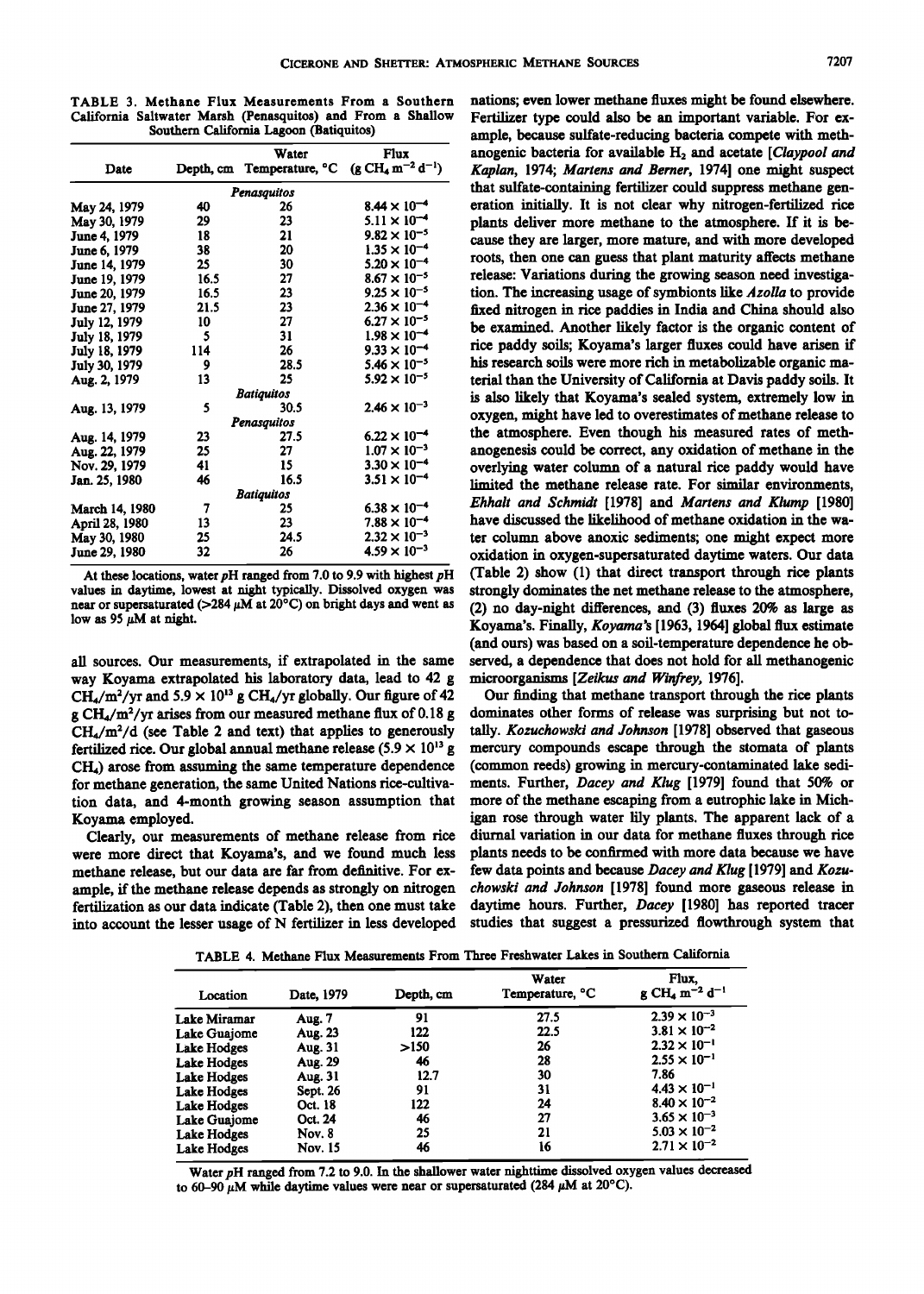| Location                 | Date, 1980      | <b>Flux Without</b><br><b>Screen</b> | <b>Flux With</b><br><b>Screen</b> | Depth, cm |
|--------------------------|-----------------|--------------------------------------|-----------------------------------|-----------|
| Lake Hodges              | <b>Sept. 25</b> | $4.43 \times 10^{-1}$                | $6.29 \times 10^{-3}$             | 90        |
| <b>Batiquitos Lagoon</b> | July 24         | $4.43 \times 10^{-4}$                | $6.11 \times 10^{-5}$             | 15        |
| <b>Batiquitos Lagoon</b> | July 18         | $4.32 \times 10^{-4}$                | $1.77 \times 10^{-4}$             | 15        |
| <b>Batiquitos Lagoon</b> | July 31         | $5.79 \times 10^{-4}$                | $1.91 \times 10^{-4}$             | 15        |
| <b>Batiquitos Lagoon</b> | <b>Aug. 7</b>   | $1.65 \times 10^{-1}$                | $2.18 \times 10^{-4}$             | 10        |
| <b>Batiquitos Lagoon</b> | June 20         | $5.30 \times 10^{-3}$                | $2.48 \times 10^{-3}$             | 36        |

**TABLE 5. Results of Six Carboy Collections to Estimate the Contribution of Bubbles to Methane Fluxes Across the Water-Air Interface** 

Fluxes are  $g CH_4/m^2/d$ . In all cases the collector with a bubble-excluding screen (see text) recorded a **lower methane flux.** 

forces atmospheric oxygen to water lily roots and delivers CO<sub>2</sub> 0.1 by *Ehhalt* [1974], is very uncertain owing to lack of data to the plant leaves and methane to the atmosphere through and also owing to the great potenti

Our freshwater lake data (Table 4) gave typical methane waters in several day and night measurements. *Dacey and* fluxes of 0.13 g CH<sub>4</sub>/m<sup>2</sup>/d, although a much higher flux was *Klug* [1979] and *Dacey* [1980] have reporte **observed on I day. Including all the data points in Table 4**  raises the average flux to 0.89 g CH<sub>4</sub>/m<sup>2</sup>/d. Clearly, extrapo**lating from these data is perilous. Previously, four swamp-gas samples analyzed by Conger [1943], as interpreted by Ehhalt**  and Schmidt [1978], implied a flux of 0.32 g CH<sub>4</sub>/m<sup>2</sup>/d from a **location in Maryland. Baker-Blocker et al. [1977] trapped rising bubbles below the water surfaces of two farm ponds in Michigan and deduced fluxes between 0.09 and 1.1 g CH4/ m**<sup>2</sup>/d. As Baker-Blocker et al. and *Ehhalt and Schmidt* [1978] have discussed, it is desirable to deduce a temperature depen**dence for the methane evolution (and escape). It is question**able whether there are enough data at present to permit an ac**curate temperature dependence to be inferred. Further, because bubbles dissolve rapidly under some conditions [Martens and Klump, 1980], the methane escape rate to the atmosphere is likely to be less than the rate of methane release from the sediments. Additional complexities arise from the recent recognition [Dacey and Klug, 1979] that substantial amounts of methane escaping from lakes rises through plants like water lilies. Dacey and Klug [1979] measured escaping**  methane fluxes of 0.35 g CH<sub>4</sub>/m<sup>2</sup>/d (2.2 × 10<sup>-2</sup> moles /m<sup>2</sup>/d) **from a small, eutrophic Michigan lake in August. Half or more of this flux came directly through plants; Dacey and Klug measured open-water contributions to the methane flux by static closed chamber trapping. The fact that methane can be oxidized as it rises [see discussion of Ehhalt and Schmidt, 1978; Martens and Klump, 1980], whether in bubbles or in dissolved form, especially in waters deeper than 2 m, combined with the transport-through-plants mechanism makes it difficult to know if the present data base is adequate for reason**able extrapolations. Our average flux, 0.13 g CH<sub>4</sub>/m<sup>2</sup>/d **(Table 4), although it arises from fairly warm water samples, is lower than the above-quoted figures. Over 365 days our fig**ure would yield 47 g CH<sub>4</sub>/m<sup>2</sup>/yr, slightly below Ehhalt and Schmidt's [1978] lowest estimate. Further, the higher fluxes re**ported by Baker-Blocker et al. [1977] might be overestimates because they trapped bubbles below the water surface; subsequent oxidation might have led to a lower actual escape flux of methane. On the other hand, the role of plants as escape conduits for methane from lakes could lead to higher actual**  methane release than we have measured or *Ehhalt and* Chameides, w., and J. G. Walker, A photochemical theory of the superiories of clopel acternal spheric ozone, *J. Geophys. Res.*, 78, 8751-8760, 1973. Schmidt [1978] have estimated. For purposes of global extrap-<br>
olation, one must know the fraction of lake surfaces partici-<br>
atmospheric methane. J. Geophys. Res., 82, 1795-1798, 1977. olation, one must know the fraction of lake surfaces partici-<br>pating in methane release. This fraction, taken to be 0.01 to Claypool, G., and I. R. Kaplan, The origin and distribution of

to the plant leaves and methane to the atmosphere through and also owing to the great potential of plants to control the leaves. Contrary to earlier ideas, *Dacey* [1980] found sig-<br>release. As a last note on freshwater la **the leaves. Contrary to earlier ideas, Dacey [1980] found sig- release. As a last note on freshwater lakes, we saw no evidence**  ficant mass flows through plant lacunae. **of diurnal variability in the methane release rate from open** Our freshwater lake data (Table 4) gave typical methane waters in several day and night measurements. *Dacey and* Klug [1979] and *Dacey* [1980] have reported a daytime maxi**mum in the methane flux from plants in a small Michigan lake.** 

> **There are few data on fluxes from salt water marshes probably because it was established early on [Koyama, 1963] that the presence of salts inhibits methanogenesis. King and Wiebe**  [1978] show a wide range of 0.44-51 g CH<sub>4</sub> m<sup>-2</sup> yr<sup>-1</sup> in Geor**gia salt marshes. Their measurements were made over soil with plant material and showed a seasonal dependence. The measurements we made in southern California yielded a 0.28 g** CH<sub>4</sub>/m<sup>2</sup>/yr average flux but were made in areas of standing **water of 15 cm, which probably allowed a considerable amount of oxidation before the methane was released to the atmosphere. We saw no seasonal changes, but it should be noted that seasonal temperature changes are small in southern California (see Table 3). The possibility that methane and other gases escape from salt marshes directly through reedlike grasses remains to be investigated. Indeed, it seems clear that all future investigations of gas evolution from marshes, lakes, and rice paddies must recognize that areas covered with plants can be as important as open-water areas.**

> **Acknowledgments. Access to the experimental rice paddies of S. Talley and the laboratory of C. C. Delwiche was essential for our research. We also profited greatly from the guidance and discussions with C. C. Delwiche and S. Talley, both of the University of California at Davis. T. Shetter, D. Pierotti and especially T. Gilpin assisted us in obtaining field data. Useful comments were provided by two anonymous referees. We acknowledge research grants from the National Science Foundation (grants ATM 79-23774 and ATM 78- 26728) and the National Aeronautics and Space Administration (grant NAGN-45) to the Scripps Institution of Oceanography. The National Center for Atmospheric Research is sponsored by the National Science Foundation.**

**The Editor thanks R. F. Weiss for serving as editor for this paper.** 

#### **REFERENCES**

- **Baker-Blocker, A., T. M. Donahue, and K. H. Mancy, Methane flux from wetlands areas, Tellus, 29, 245-250, 1977.**
- **Bush, Y. A., F. C. Schmeltekopf, F. C. Fehsenfeld, D. L. Albritton, J. R. McAfee, P. D. Goldan, and E. E. Ferguson, Stratospheric mea**surement of methane at several latitudes, Geophys. Res. Lett., 5,
- **1022-1029, 1978.**
- 
- Claypool, G., and I. R. Kaplan, The origin and distribution of meth-